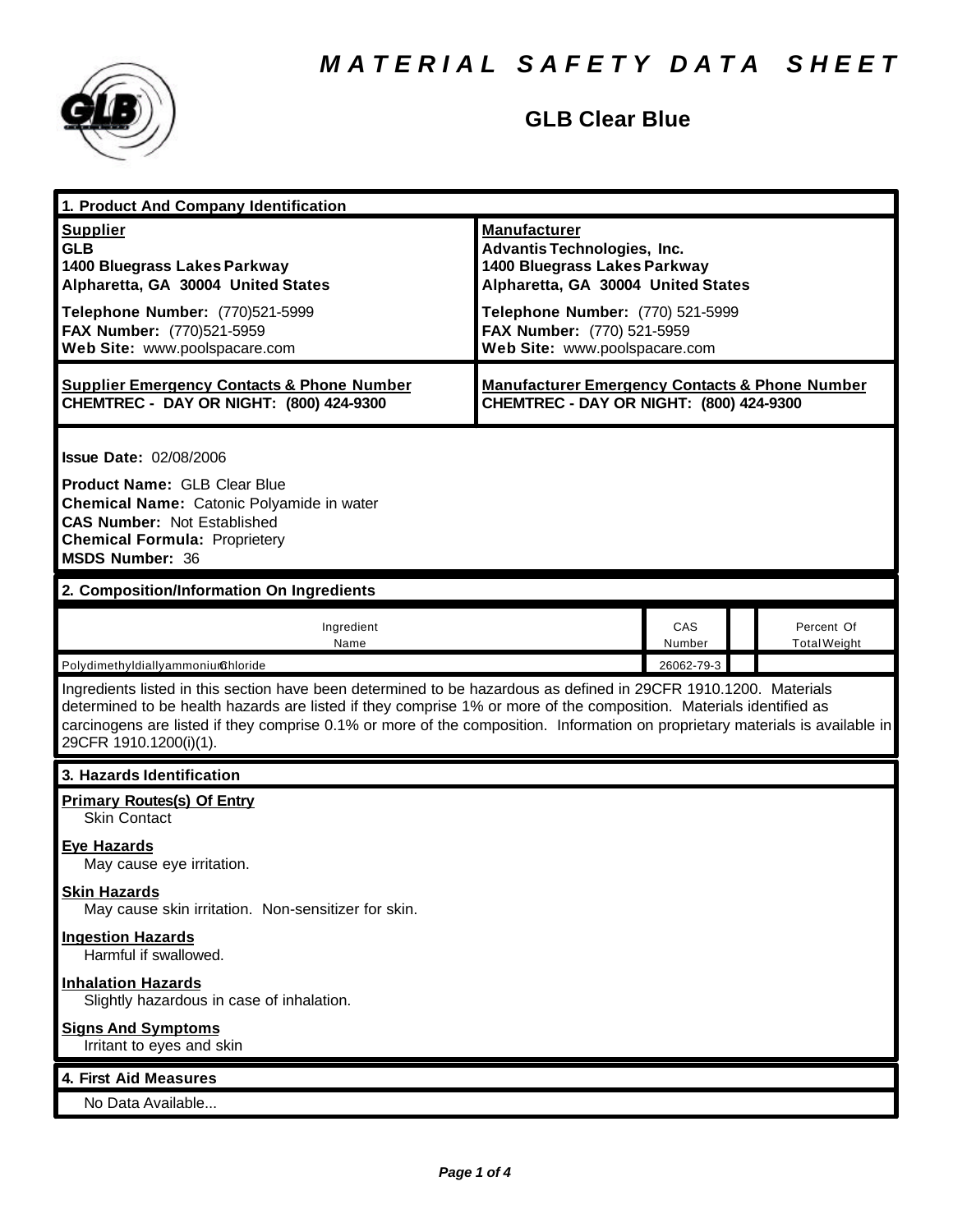# *M A T E R I A L S A F E T Y D A T A S H E E T*

## **GLB Clear Blue**

### **4. First Aid Measures - Continued**

#### **Eye**

In case of contact, hold eyelids apart and immediately flush eyes with plenty of water for at least 15 minutes.

#### **Skin**

Remove contaminated clothing and shoes.Rinse the affected area with tepid water for at least 15 minutes.

#### **Ingestion**

DO NOT INDUCE VOMITING. Drink large amounts of water or milk. Contact a physician or poison control. In cases where individual is semi-comatose, comatose, or convulsing, DO NOT GIVE FLUIDS BY MOUTH.

### **Inhalation**

If inhaled, remove to fresh air.

### **Fire Fighting (Pictograms)**



#### **5. Fire Fighting Measures**

**Flash Point:** >100 °C **Flash Point Method:** Closed Cup **Flammability Class:** NOT FLAMMABLE

#### **Fire And Explosion Hazards**

In a fire situation, may liberate oxides of nitrogen or carbon, and hydrogen chloride.

#### **Extinguishing Media**

Use the appropriate extinguishing media for the surrounding fire.

#### **Fire Fighting Instructions**

CAUTION Surfaces wet with this product are slippery. Keep containers cool by spraying with water if exposed to fire.

#### **6. Accidental Release Measures**

Clean up spill immediately. Contain and/or absorb spill with inert material (e.g. sand, vermiculite). Flush spill area with water. Use appropriate containers to avoid environmental contamination. CAUTION Surfaces wet with this product are slippery.

#### **7. Handling And Storage**

#### **Handling And Storage Precautions**

Keep out of reach of children. Store material in a cool and dry place. Wash thoroughly after handling.

#### **Storage Precautions**

Avoid contact with skin and clothing.

#### **Work/Hygienic Practices**

Wash thoroughly with soap and water after handling.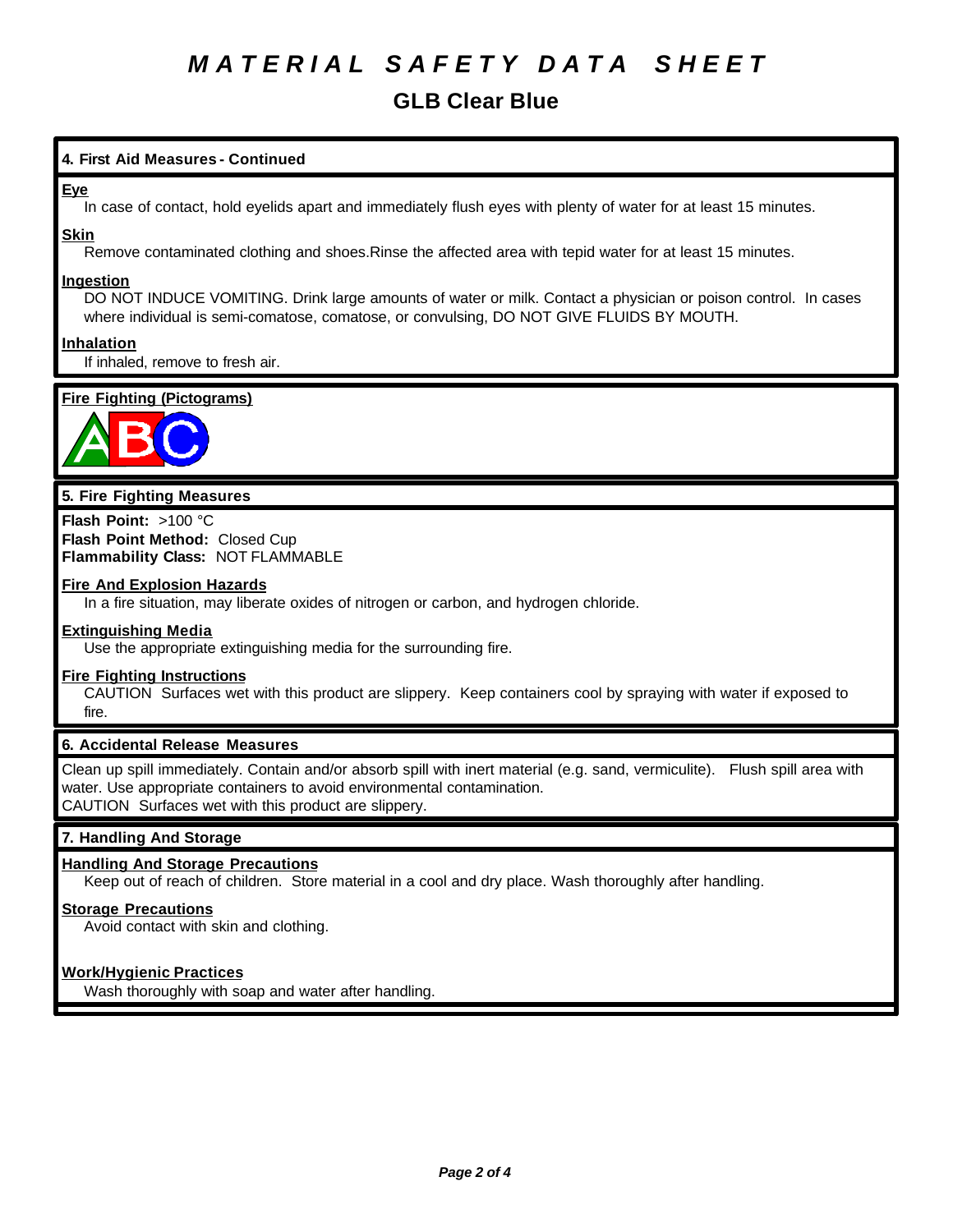# *M A T E R I A L S A F E T Y D A T A S H E E T*

## **GLB Clear Blue**

| 7. Handling And Storage - Continued                                                                                                                                                                                                                                                                                                                                                                                                                      |  |  |
|----------------------------------------------------------------------------------------------------------------------------------------------------------------------------------------------------------------------------------------------------------------------------------------------------------------------------------------------------------------------------------------------------------------------------------------------------------|--|--|
| <b>Protective Clothing (Pictograms)</b>                                                                                                                                                                                                                                                                                                                                                                                                                  |  |  |
|                                                                                                                                                                                                                                                                                                                                                                                                                                                          |  |  |
|                                                                                                                                                                                                                                                                                                                                                                                                                                                          |  |  |
| 8. Exposure Controls/Personal Protection                                                                                                                                                                                                                                                                                                                                                                                                                 |  |  |
| <b>Engineering Controls</b><br>Local exhaust acceptable. Special exhaust not required.                                                                                                                                                                                                                                                                                                                                                                   |  |  |
| <b>Eye/Face Protection</b><br>Safety glasses with side shields or goggles recommended.                                                                                                                                                                                                                                                                                                                                                                   |  |  |
| <b>Skin Protection</b><br>Chemical-resistant gloves.                                                                                                                                                                                                                                                                                                                                                                                                     |  |  |
| <b>Respiratory Protection</b><br>None normally required.                                                                                                                                                                                                                                                                                                                                                                                                 |  |  |
| 9. Physical And Chemical Properties                                                                                                                                                                                                                                                                                                                                                                                                                      |  |  |
| <b>Appearance</b><br><b>Clear Blue</b>                                                                                                                                                                                                                                                                                                                                                                                                                   |  |  |
| <u>Odor</u><br>Mild amine                                                                                                                                                                                                                                                                                                                                                                                                                                |  |  |
| <b>Chemical Type: Mixture</b><br><b>Physical State: Liquid</b><br>Melting Point: NOT APPLICABLE °F<br>Boiling Point: 212 °F<br>Specific Gravity: 1.0-1.1<br><b>Molecular Weight: Proprietary</b><br>Percent Volitales: NEGLIGIBLE<br>Packing Density: NOT DETERMINED<br>Vapor Pressure: NOT DETERMINED<br>Vapor Density: NOT DETERMINED<br>pH Factor: 2-3<br>Solubility: Soluble in Water<br>Viscosity: NOT DETERMINED<br><b>Evaporation Rate: &lt;1</b> |  |  |
| 10. Stability And Reactivity                                                                                                                                                                                                                                                                                                                                                                                                                             |  |  |
| <b>Stability: Stable</b><br>Hazardous Polymerization: will not occur                                                                                                                                                                                                                                                                                                                                                                                     |  |  |
| <b>Conditions To Avoid (Stability)</b><br><b>Strong Oxidizers</b>                                                                                                                                                                                                                                                                                                                                                                                        |  |  |
| <b>Incompatible Materials</b><br>Avoid contact with strong oxidizers                                                                                                                                                                                                                                                                                                                                                                                     |  |  |
| <b>Hazardous Decomposition Products</b><br>When heated toxic fumes such as Oxides of Carbon, Nitrogen and Hydrogen chloride may be present                                                                                                                                                                                                                                                                                                               |  |  |